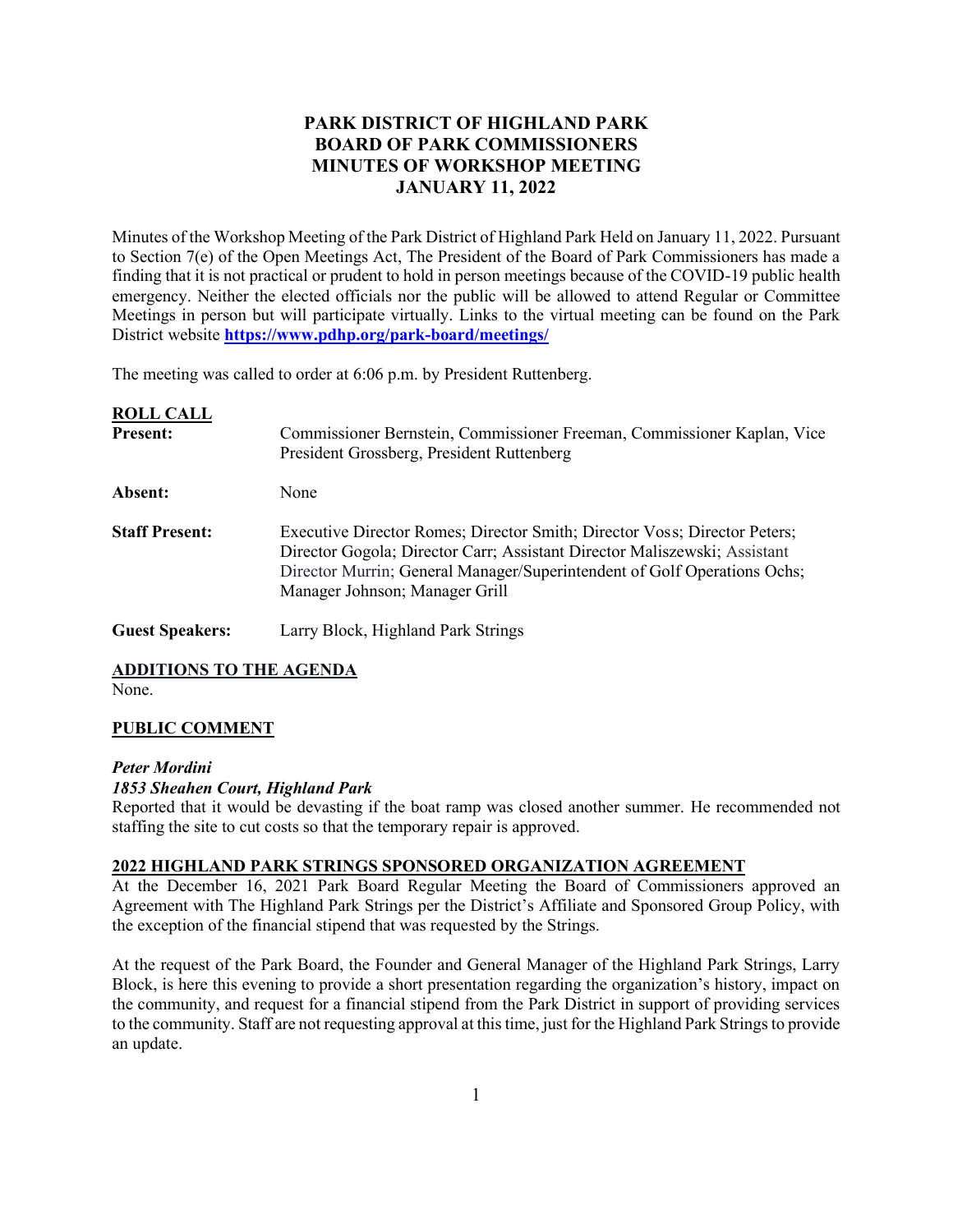Mr. Block reported that the Strings have presented over 200 concerts, which are played regularly at the Highland Park High School. Due to the pandemic, those concerts were put on hold until October of 2021. Typically, there are 900 attendees, however, there were only 400 this past October. For the past 43 years, the Park District has provided a financial stipend to the Strings, however, the amount has varied over the years. As of today, things are difficult for musicians and all of the arts, furthermore, their audience is composed primarily of seniors. Instead of traveling to downtown Chicago and paying over \$200 per ticket, families and individuals can come to the local high school and enjoy a free concert. Mr. Block reported that the Strings are asking for a fairly modest contribution from the Park District to help pay the musicians, rehearsal space at Trinity Church, and concerts they offer at the Ravinia Hall. He reported that the Strings are grateful to the Park District for their support and an annual stipend of \$15,000 and they would appreciate any financial support in 2022.

President Ruttenberg thanked Mr. Block for his presentation and indicated that the request for a financial stipend from the Park District will not be addressed this evening.

Commissioner Bernstein thanked Mr. Block for his presentation and appreciates everything they provide to the community.

Vice President Grossberg echoed Commissioner Bernstein's sentiments.

Commissioner Kaplan thanked Mr. Block. Additionally, he has attended several shows.

Vice President Grossberg would like to know how many members are from Highland Park.

Mr. Block reported that there are 10 members from Highland Park.

### **SUNSET WOODS PARK PLAYGROUND RENOVATION PROJECT UPDATE**

Manager Schwartz provided a brief update of progress at Sunset Woods Playground, reporting that site prep work, demolition, removals, grading, drainage, concrete work, and playground equipment were installed in 2021. Construction will slow down due to the cold weather; however, staff expects construction to resume in March. In the 2-5 play area the primary play structure, swings, and curbs have been installed. In the 5- 12 play area spinners.

### **WEST RIDGE PARK SITE AND BUILDING UPDATE**

Manager Schwartz reported that the Park Board interviewed the top two architectural firms on December 15, 2021, and staff and the Park Board selected Holabird & Root. Staff plan to present a cost proposal to the Finance Committee on January 20, and will present a draft contract to the Park Board at the February 9 Workshop Meeting and hopes to award the contract at the February 23 Regular Board Meeting.

As a reminder, Manager Schwartz reported that the Professional Services Tasks Proposal include:

*Task 1:* Visioning & Strategic Planning Services, which will re-establish the vision and align it with the GreenPrint Master Plan Update. This redefines why this project is a priority and what community needs will be addressed. It will also briefly re-explore partnership opportunities.

*Task 2:* Site Selection Services analyzes and aligns a potential location with the preliminary scope.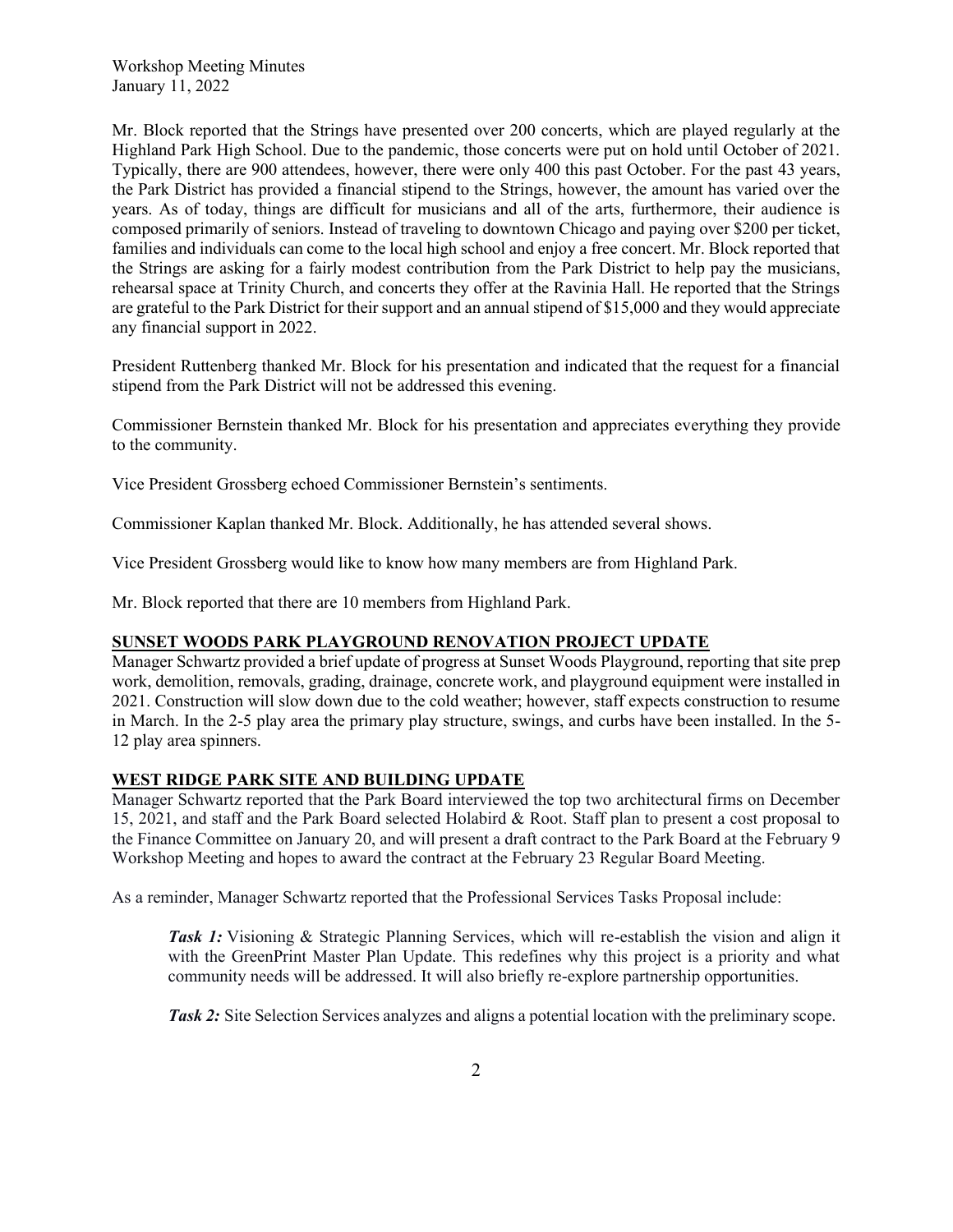*Task 3:* Financial Strategy Services analyzes and aligns the preliminary scope with cost modeling. Staff will create a proforma that justifies spatial needs based on cost services, cost recovery and meeting a mission-critical community need.

*Task 4:* Programming, Planning, and Preliminary Design Services develop project programs, preliminary designs through Key Stakeholder Engagement. The team will develop renderings and 3D animations.

*Task 5:* Design, Documentation & Administration which includes schematic design, design development, construction documents, permit, and bid coordination, construction administration, and project closeout.

At the January 20 Finance Committee meeting staff will have costs and timeline associated with the above five Tasks.

Manager Schwartz reported that staff are working to get a construction management firm on board for preconstruction services. The goal of the contract is to create a structure of checks and balances from the first day of the project. The pre-construction scope tasks the construction manager, to provide an accurate cost estimate through the design process and to guide the project towards more efficient cost-effective building methods and materials. The contract will be based on hourly rates and staff estimates the District's expenses will range from \$5,000 - \$25,000. Staff are targeting to issue the RFP tomorrow, proposals will need to be returned later this month, and staff will review those submissions and create a shortlist to interview finalists on February 7 and 8, and target to award on February 22.

President Ruttenberg would like to know when the Park Board will be involved.

Executive Director Romes reported that an update will be shared at the January 20 Finance Committee Meeting.

President Ruttenberg would like to know if staff are communicating with construction firms that the District has used in the past.

Manager Schwartz reported that staff are in communication with construction firms who have done work at PDHP in the past and are in communication with neighboring park districts to compile a list of recommended firms.

### **APPROVAL OF THE 2022 AMENDED BOARD MEETING CALENDAR**

Executive Director Romes reported that the Park Board of Commissioner approved the 2022 Board meeting Calendar at the November 16 Regular Board Meeting, however, the Park Board requested that the Board Meetings move from Tuesday to Wednesday evenings at the December 16 Regular Board Meeting, so staff amended the 2022 Board Meeting Calendar to reflect those changes and are requesting approval of those changes. If approved, the District would begin meeting on Wednesday evenings on January 26, 2022.

A motion was made by Commissioner Kaplan and seconded by Commissioner Freeman to approve the 2022 Amended Board Meeting Calendar.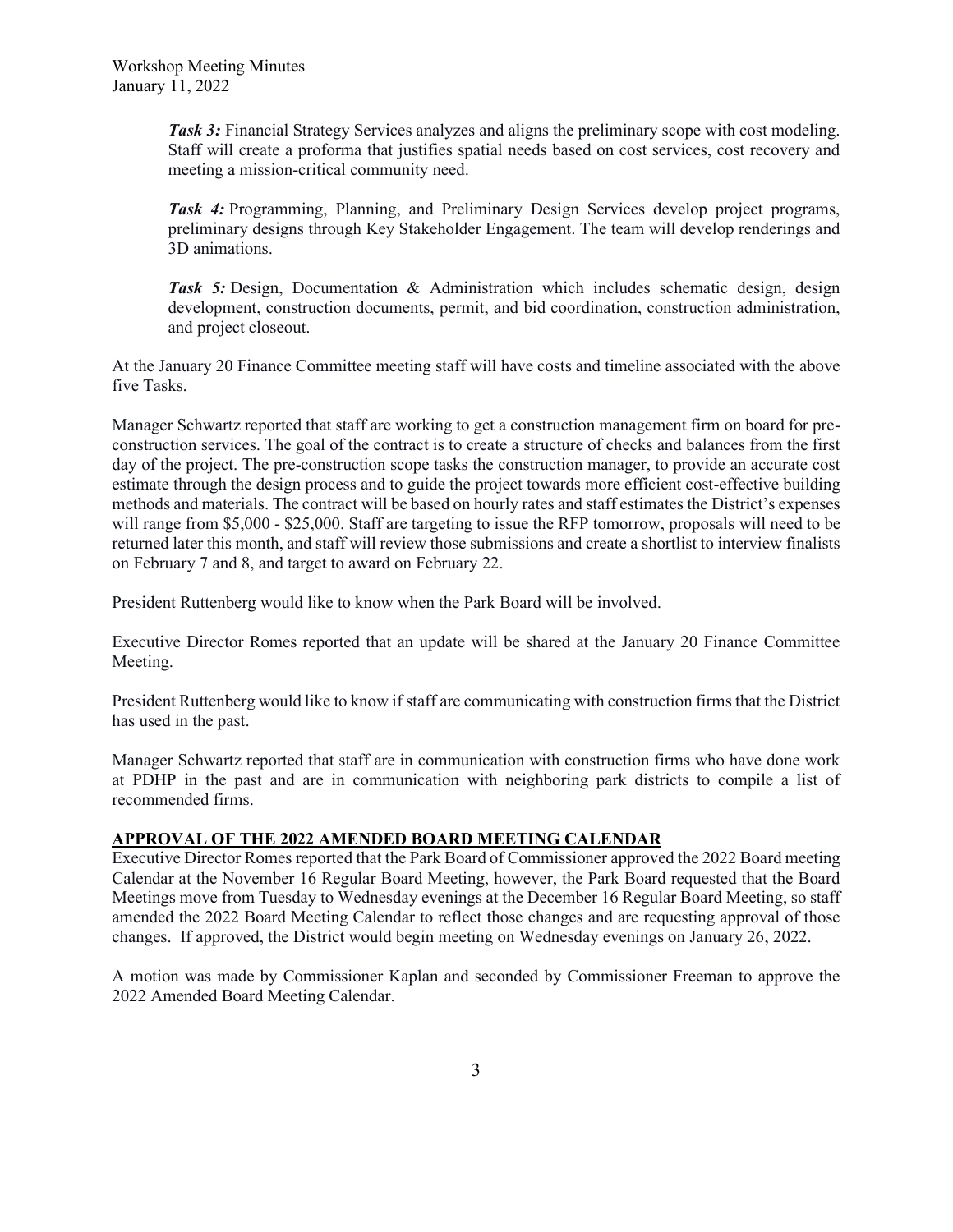Workshop Meeting Minutes January 11, 2022

#### **Roll Call:**

**Aye:** Commissioner Bernstein, Commissioner Freeman, Commissioner Kaplan, Vice President Grossberg, President Ruttenberg

**Nay:** None

**Absent:** None

**Abstain:** None

#### **Motion Carried**

#### **APPROVAL OF CHANGES TO POLICY #2.06 "MEETINGS"**

Executive Director Romes reported that the District's current Policy states that Board Meetings will take place on the second and fourth Tuesday of each month, so the policy has been changed, at the request of the Park Board. As a result, the Park Board will need to approve the changes to Policy #2.06, indicating that Board Meetings will take place on the second and fourth Wednesday of each month. As always, if the day of any meeting falls on a legal holiday, the meeting shall be held when designated by the Board.

A motion was made by Commissioner Kaplan and seconded by Commissioner Bernstein to approve the recommended updates to Park District Policy 2.06 regarding the Annual Meeting and Regular Meetings.

#### **Roll Call:**

**Aye:** Commissioner Bernstein, Commissioner Freeman, Commissioner Kaplan, Vice President Grossberg, President Ruttenberg **Nay:** None **Absent:** None **Abstain:** None

#### **Motion Carried**

#### **REVIEW OF VOUCHERS**

Director Peters reported that staff were asked to refrain from spending in most of December so the packet was small. The largest expenditure was the monthly insurance payment to PDRMA for about \$157,000.

#### **OTHER BUSINESS**

Executive Director Romes reported that the 13th Annual Dr. Martin Luther King Jr. Day of Service on January 17, 2022 will be held virtually due to the COVID pandemic. The Zoom link can be found on the City's website at [www.cityhpil.com/mlk.](rz:link)

The federal holiday declaring the third Monday of every January as Martin Luther King Jr. Day was signed into law by President Ronald Reagan in 1983. Intended as a day of service, Highland Park's virtual event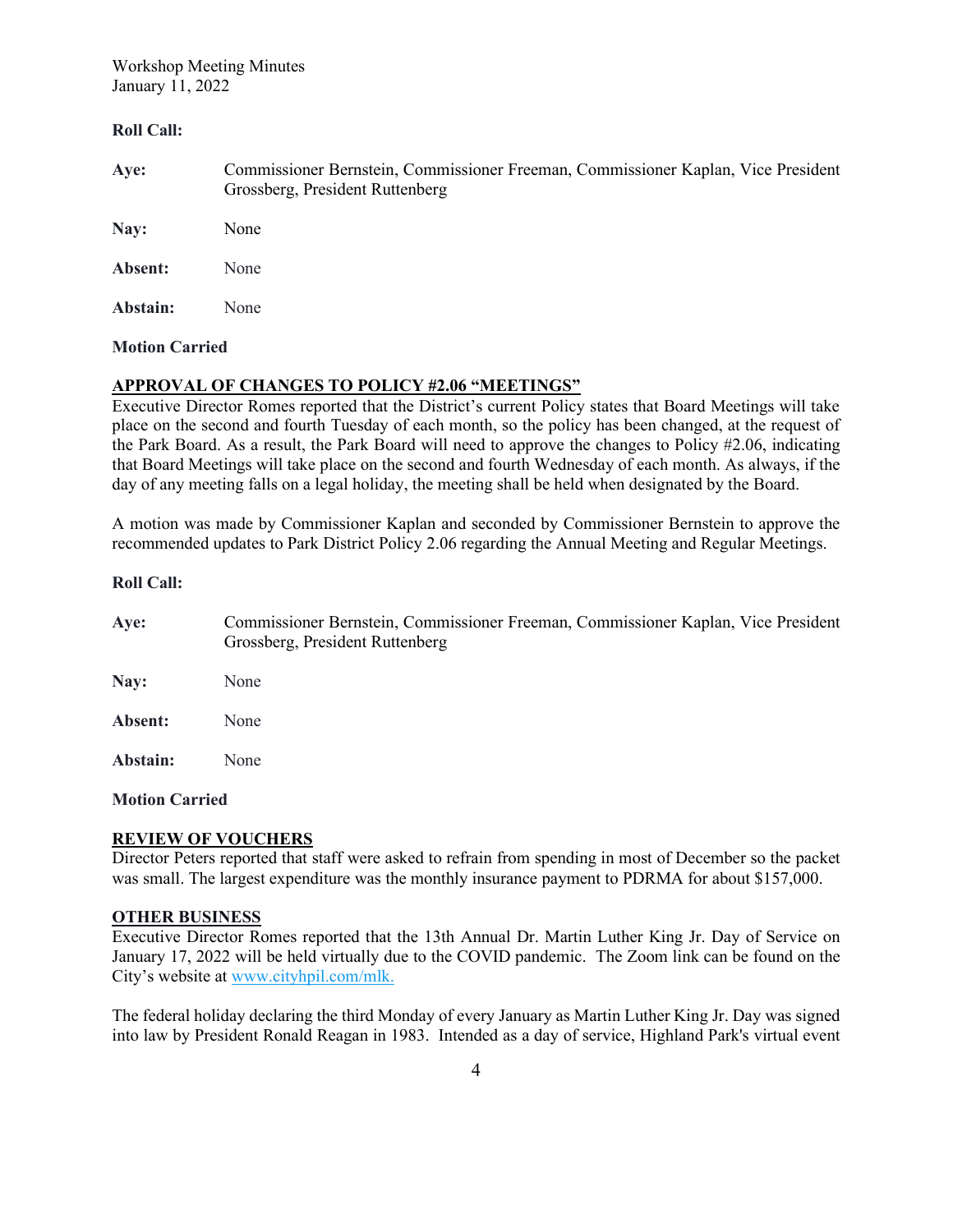Workshop Meeting Minutes January 11, 2022

will honor the civil rights icon with virtual keynote presentations from City Mayor Nancy Rotering, Vice President Terry Grossberg, Teri Steinberg, and Patrick Dankwa John. Patrick will be discussing how Dr. King's radical message urging a redistribution of political and economic power has been diluted and sanitized over time. He will reflect on some ways that we can revive Dr. King's dream of a world free of hatred and exploitation. Lastly, there will also be a performance by the Highland Park High School Band members**.** 

# **OPEN TO THE PUBLIC TO ADDRESS THE BOARD**

### *Councilwoman Lidawer*

### *1707 St. Johns Avenue, Highland Park*

Councilwoman Lidawer reported that the City of Highland Park could not have put together the MLK Day of Service event without the help of Vice President Grossberg.

# **CLOSED SESSION**

A motion was made by Commissioner Kaplan, seconded by Commissioner Bernstein to adjourn into Closed Session for discussion of Section 2(c)1: The employment, compensation, discipline, performance, or dismissal of specific employees, specific individuals who serve as independent contractors in a park, recreational, or educational setting, or specific volunteers of the public body or legal counsel for the public body.

### **Roll Call:**

| Aye:                  | Commissioner Bernstein, Commissioner Freeman, Commissioner Kaplan, Vice President<br>Grossberg, President Ruttenberg |
|-----------------------|----------------------------------------------------------------------------------------------------------------------|
| Nay:                  | None                                                                                                                 |
| Absent:               | None                                                                                                                 |
| Abstain:              | None                                                                                                                 |
| <b>Motion Carried</b> |                                                                                                                      |

The meeting adjourned into Closed Session at 6:43 p.m.

The meeting reconvened into Open Session at 6:56 p.m.

# **ACTION FROM CLOSED SESSION IF ANY**

President Ruttenberg reported that the Board met in Closed Session under Section 2(c)1: The employment, compensation, discipline, performance, or dismissal of specific employees, specific individuals who serve as independent contractors in a park, recreational, or educational setting, or specific volunteers of the public body or legal counsel for the public body.

No action was taken.